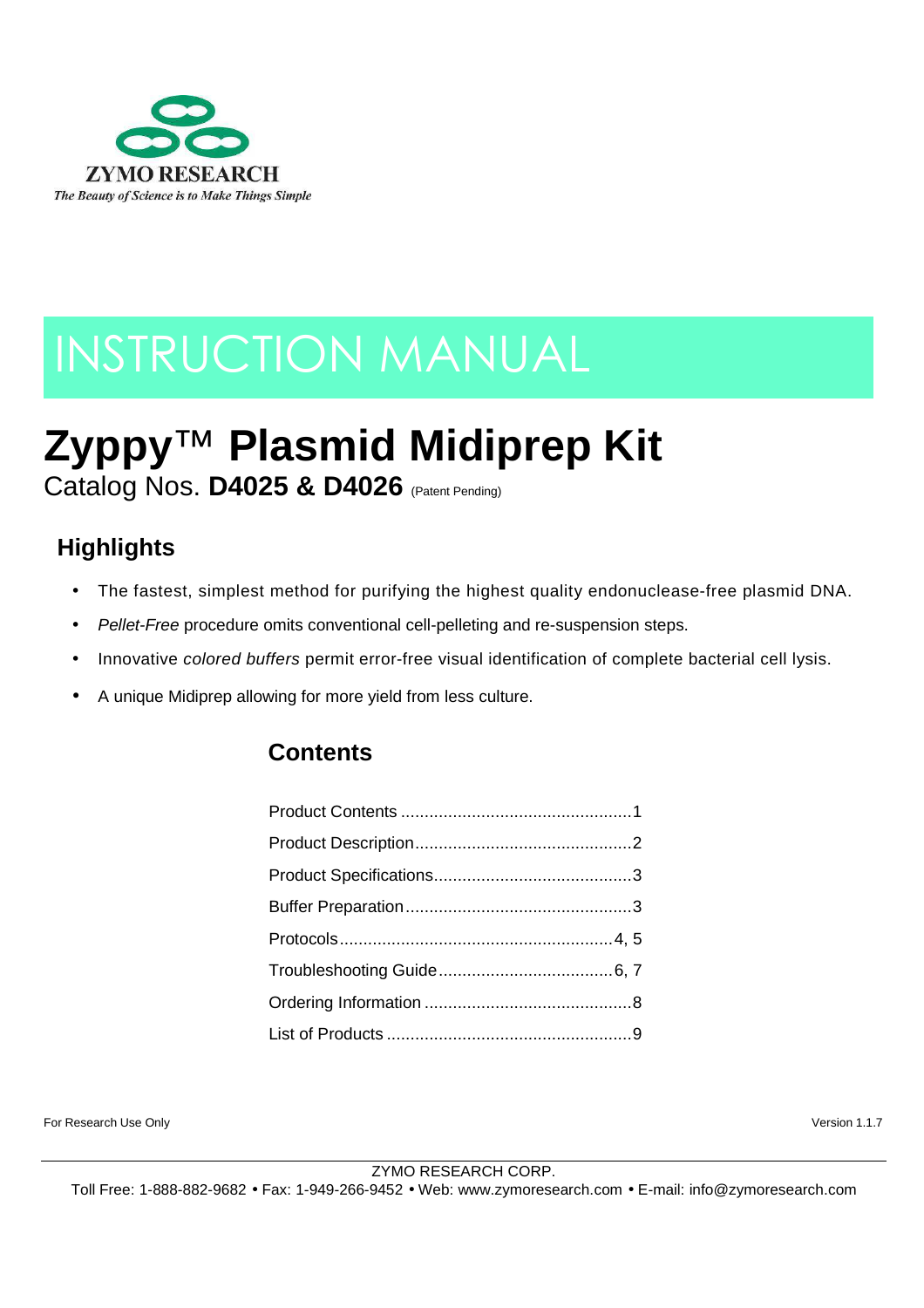Satisfaction of all Zymo Research products is guaranteed. If you should be dissatisfied with this product please call: 1-888-882-9682.

#### **Product Contents:**

| Zyppy™ Plasmid Midiprep Kit<br>(Kit Size)         | D4025<br>$(25$ Preps.) | D4026<br>(50 Preps.) | <b>Storage</b><br><b>Temperature</b> |
|---------------------------------------------------|------------------------|----------------------|--------------------------------------|
| 7X Lysis Buffer <sup>1</sup> (Blue)               | 30 ml                  | 60 ml                | Room Temp.                           |
| <b>Neutralization Buffer<sup>2</sup> (Yellow)</b> | $100 \mathrm{m}$       | $200 \mathrm{ml}$    | 4-8 $\mathrm{^0C}$                   |
| <b>Endo-Wash Buffer</b>                           | $30 \mathrm{m}$        | 60 ml                | Room Temp.                           |
| Zyppy™ Wash Buffer<br>(concentrate) <sup>3</sup>  | $12 \text{ ml}$        | 24 ml                | Room Temp.                           |
| Zyppy™ Elution Buffer                             | 5 <sub>ml</sub>        | $10 \mathrm{m}$      | Room Temp.                           |
| Zymo-Spin™ V-E Columns <sup>4</sup>               | 25                     | 50                   | Room Temp.                           |
| Zymo-Midi Filter™ <sup>4</sup> (Blue)             | 25                     | 50                   | Room Temp.                           |
| <b>Collection Tubes</b>                           | 50                     | 50                   | Room Temp.                           |
| <b>Instruction Manual</b>                         | 1                      | 1                    |                                      |

Note **─** Integrity of kit components is guaranteed for up to one year from date of purchase. Reagents are routinely tested on a lot-to-lot basis to ensure they provide maximal performance and reliability.

<sup>1</sup> The 7X Lysis Buffer may have precipitated during shipping. To completely resuspend the buffer, incubate the bottle at 30-37 ºC for 30 minutes and mix by inversion. DO NOT MICROWAVE.

<sup>2</sup> Neutralization buffer contains RNase A at a concentration of 200µg/ml. Store at 4-8° C

3 Add 52 ml of 95% ethanol to the 12 ml Zyppy**™** Wash Buffer concentrate (D4025), or 104 ml of 95% ethanol to the 24 ml Zyppy**™** Wash Buffer concentrate (D4026) before use.

4 The Zymo-Spin**™** V-E and Zymo-Midi Filter**™** are pre-assembled as a single unit.

\* Caution: 7X Lysis Buffer contains NaOH and Neutralization Buffer contains chaotropic reagents. Please use proper safety precautions with these reagents.

Note - ™ Trademarks of Zymo Research Corporation. This product is for research use only and should only be used by trained professionals. It is not intended for use in diagnostic procedures. Some reagents included with this kit are irritants. Wear protective gloves and eye protection. Follow the safety guidelines and rules enacted by your research institution or facility.

Several Zyppy™ product technologies are subject to U.S. and foreign patents or are patent pending.

ZYMO RESEARCH CORP.

Toll Free: 1-888-882-9682 • Fax: 1-949-266-9452 • Web: www.zymoresearch.com • E-mail: info@zymoresearch.com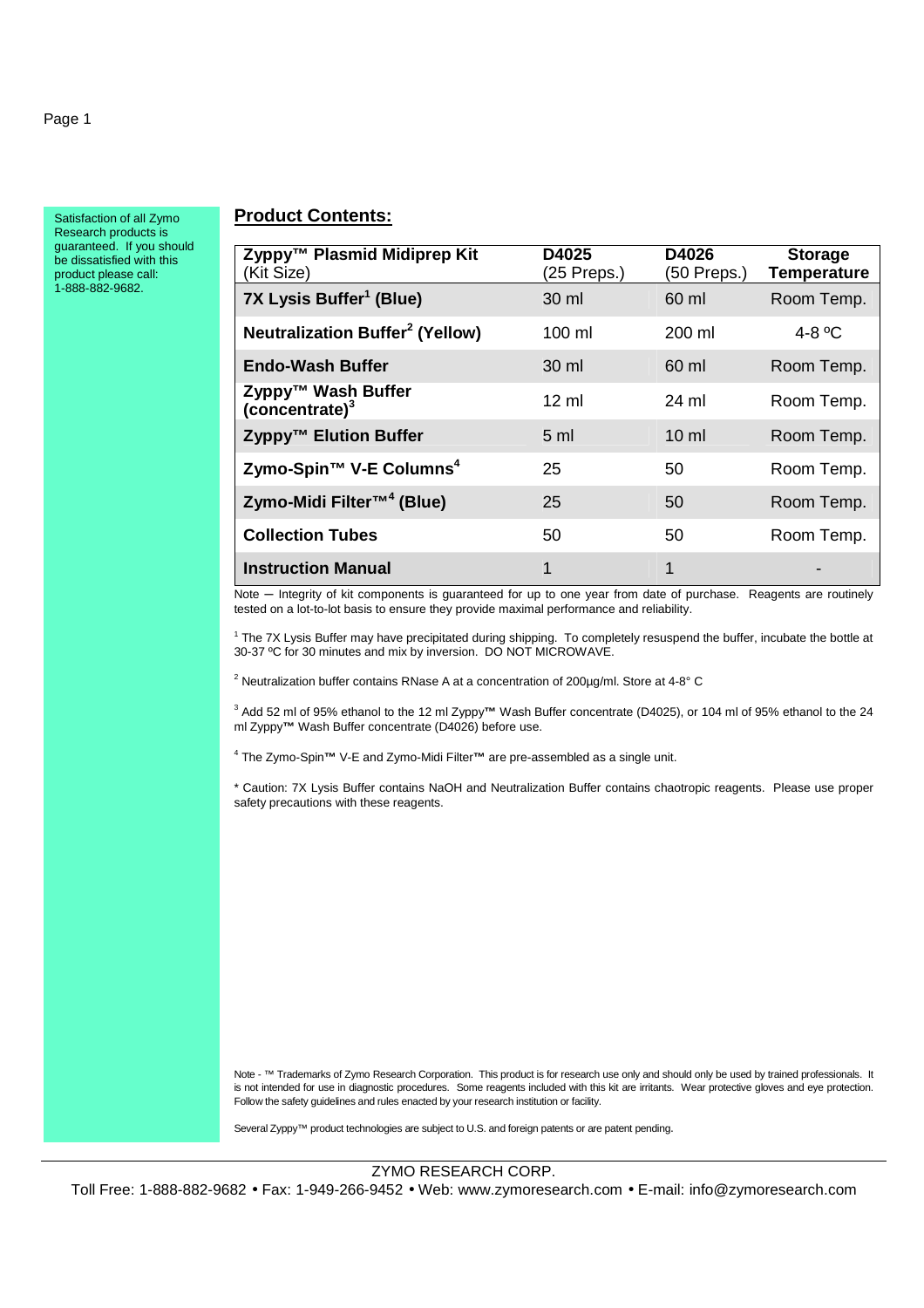#### **Product Description:**

The **Zyppy™ Plasmid Midiprep Kit** features a Pellet-Free modified alkaline lysis method that bypasses bacterial culture centrifugation and resuspension steps common to classical plasmid preparation procedures. Simply add the uniquely formulated **7X**  Lysis Buffer *directly to your bacterial culture*, neutralize, and then purify using our Fast-Spin column technology. Additionally, the innovative colored buffers included in the kit permits error-free visualization identification of complete bacterial cell lysis and neutralization.

The **Zyppy™ Plasmid Midiprep Kit** is the fastest and simplest method available to efficiently separate plasmid DNA from E. coli. The plasmid DNA is of the highest quality, is endotoxin-free, and is well suited for use in bacterial transformation, restriction endonuclease digestion, DNA ligation, PCR, transcription, sequencing, and other sensitive downstream applications including transfection.

> Lysate pre-clearing using… or Vacuum Centrifugation

The Zymo-Midi Filter™ attaches to the Zymo-Spin™ V-E spin column for lysate pre-clearing using a vacuum manifold or centrifuge (see pictures above). The Zymo-Midi Filter™ is removed from the spin column for washing and elution steps.



EcoRI digestion of plasmid DNA (pGEM®) isolated from a 6 ml E. coli culture using the Zyppy™ Plasmid Midiprep Kit or a kit from Supplier Q. Performed in duplicate. M, ZR 1 kb DNA Marker (Zymo Research).

pGEM® is a registered trademark of Promega Corporation.

ZYMO RESEARCH CORP.

Toll Free: 1-888-882-9682 • Fax: 1-949-266-9452 • Web: www.zymoresearch.com • E-mail: info@zymoresearch.com

For **Assistance**, please contact Zymo Research Technical Support at 1-888-882-9682 or e-mail tech@zymoresearch.com.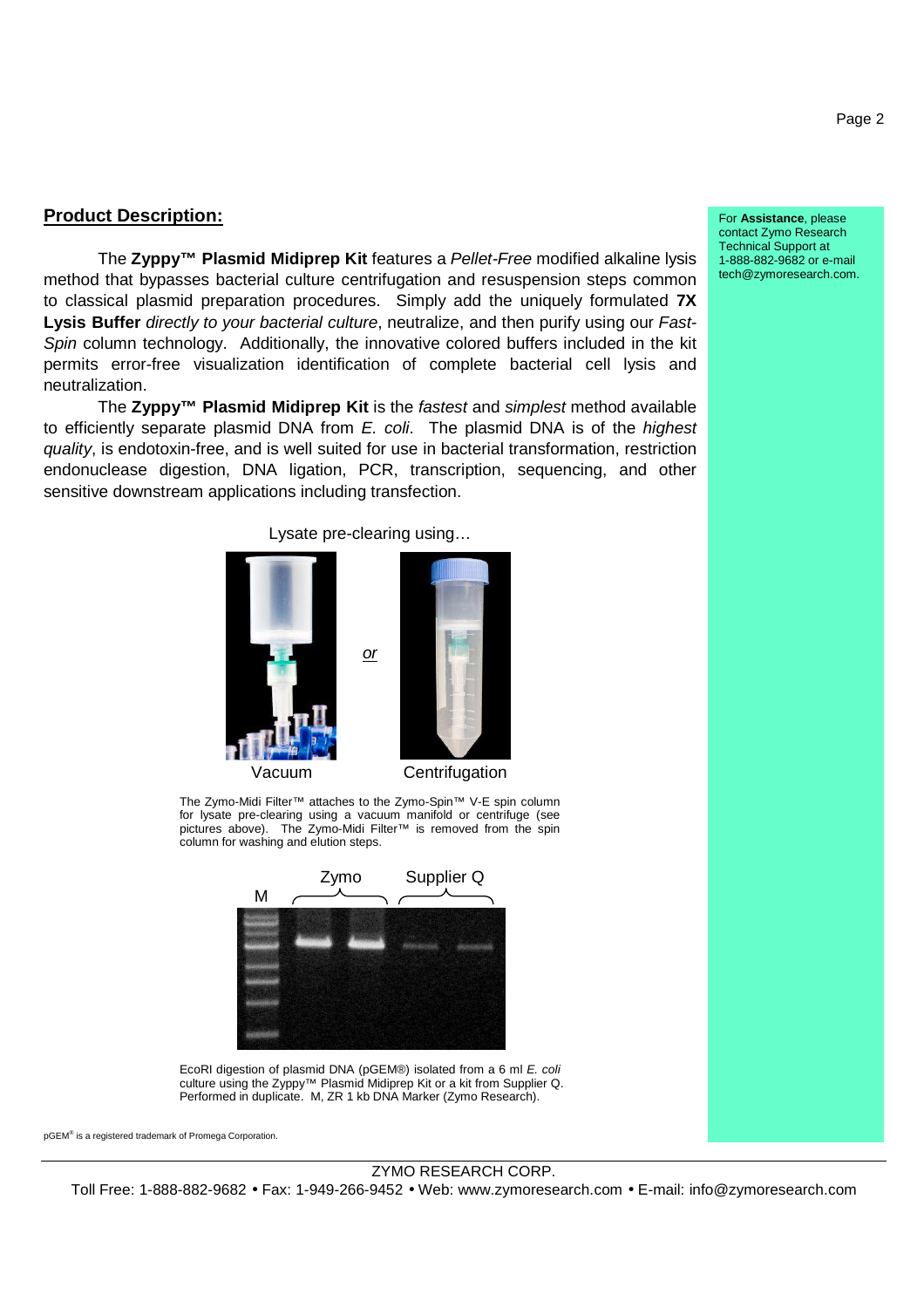#### **Specifications:**

- **DNA Purity:** Plasmid DNA is well suited for ligation, sequencing, restriction endonuclease digestion, in vitro transcription, transfection and other sensitive applications requiring pure DNA. Typical Abs<sub>260/280</sub> index is  $\geq 1.8$ .
- **Plasmid DNA Yield:** up to 50 µg per 6 ml of culture, depending on the plasmid copy number, culture growth conditions, and strain of E. coli utilized.
- **Plasmid DNA Size:** Up to 25 kb.
- **Recovery Volume:** ≥150 µl.
- **Procedure:** Performed at room temperature, between 15-30°C, using a centrifuge and/or a vacuum manifold and a microcentrifuge.

#### **Buffer Preparation:**

- 1. **Neutralization Buffer** contains RNase A at a concentration of 200 µg/ml. Store Buffer at 4-8°C.
- 2. Add 52 ml of 95% ethanol to the 12 ml **Zyppy™ Wash Buffer** concentrate (D4025), or 104 ml of 95% ethanol to the 24 ml **Zyppy™ Wash Buffer** (D4026) concentrate before use.
- 3. The **7X Lysis Buffer** may have precipitated during shipping. To completely resuspend the buffer, incubate the bottle at 30-37 ºC for 30 minutes and mix by inversion. DO NOT MICROWAVE.

#### **Vacuum Pump and Manifold:**

- The vacuum pump should be a single- or double-staged unit capable of producing approximately 650 mm Hg pressure at the vacuum manifold.
- This product is compatible with any conventional vacuum-based manifold.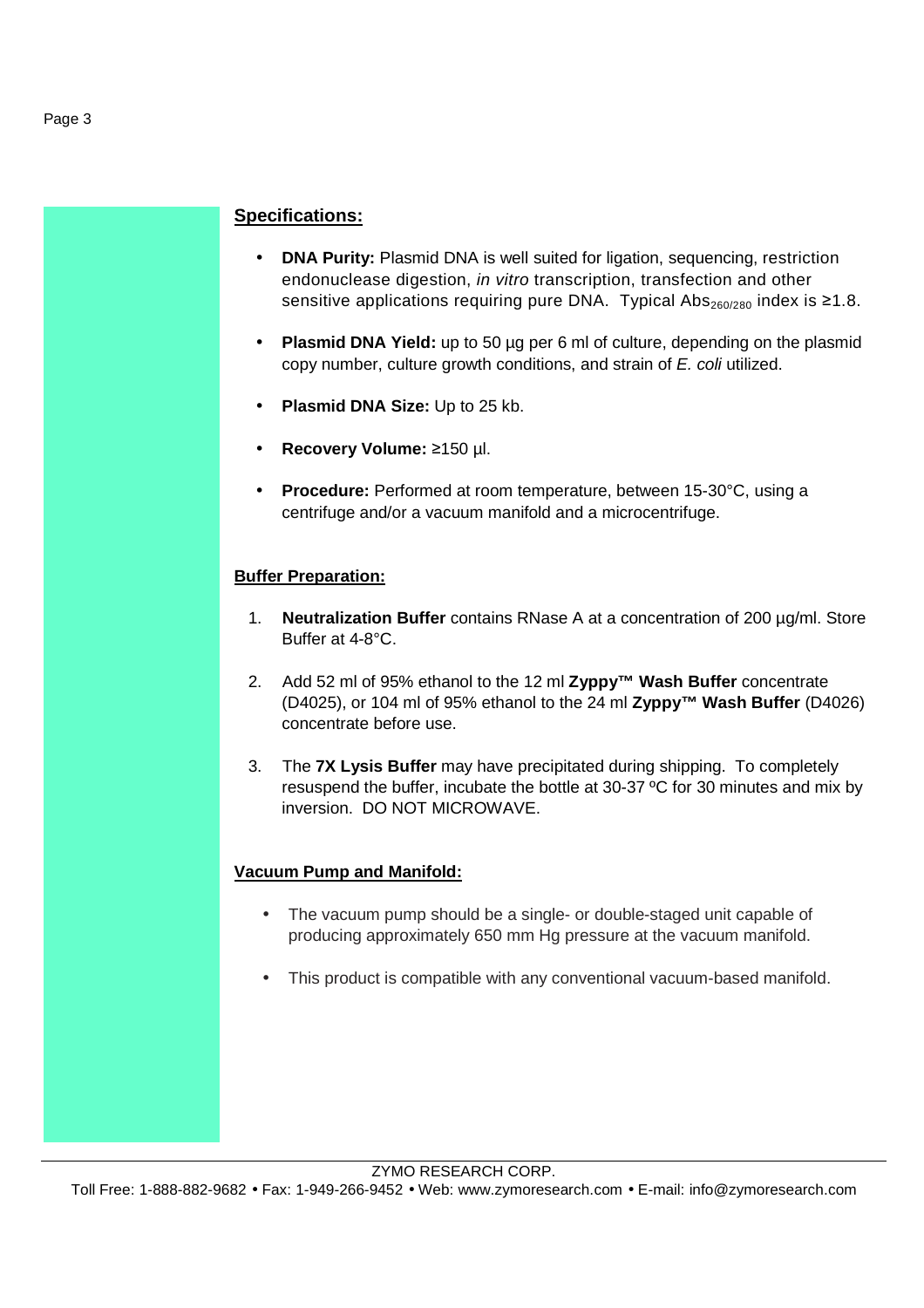#### **Vacuum Protocol (Recommended):**

The following procedure is performed at room temperature. Make sure that E. coli culture was grown with enough aeration, see page 6.

Ensure that all buffers have been prepared according to instructions on page 3.

1. Add 6 ml of bacterial culture in LB medium to a 15 or 50 ml conical tube.

Alternatively, centrifuge up to 12ml, (or for low-copy number plasmids, 24ml) of bacterial culture in a 50 ml conical tube for 10 minutes at *≥*3,400 x g. Discard the supernatant. Add 6 ml of TE or water to the bacterial cell pellet and completely resuspend by vortexing or pipetting.

**IMPORTANT:** If culture is grown in a medium other than LB or contains a high-copy number plasmid, the culture volume processed must not exceed 12 ml. Processing an excess of bacteria will reduce lysis efficiency resulting in lower yields of plasmid DNA.

- 2. Add 1 ml of **7X Lysis Buffer (Blue)** to the sample and mix by gently inverting the tube 2-4 times. Let sit at room temperature for 5 minutes.<sup>1</sup>
- 3. Add 3.5 ml of cold **Neutralization Buffer (Yellow)** and invert 4-6 times to mix thoroughly. The sample will turn yellow when the neutralization is complete and a yellowish precipitate will form. **Invert the sample an additional 2-3 times if needed** to ensure complete neutralization.<sup>2</sup>
- 4. Place the **Zymo-Midi Filter™/Zymo-Spin™ V-E** column assembly onto a vacuum manifold.
- 5. Add the entire mixture into the blue **Zymo-Midi Filter™** column, let the cell debris float to the surface and turn on the vacuum until al of the liquid has passed completely through both columns.
- 6. Remove and discard the blue **Zymo-Midi Filter™** column from the top of the **Zymo-Spin™ V-E** column.
- 7. Transfer the **Zymo-Spin™ V-E** column to a collection tube and using a microcentrifuge, spin at  $\geq 11,000 \times q$  (or top speed) for 30 seconds to remove any retained lysate.
- 8. Add 400 µl of **Endo-Wash Buffer** to the **Zymo-Spin™ V-E** column and centrifuge at  $\geq$ 11,000 x q (or top speed) for 30 seconds.
- 9. Add 400 µl of **Zyppy™ Wash Buffer** and centrifuge at ≥11,000 x g (or top speed) for 30 seconds. Discard the flow through. Repeat this step and centrifuge at top speed for additional minute to eliminate any residue **Wash Buffer** from the column.
- 10. Transfer the **Zymo-Spin™ V-E** column into a clean 1.5 ml microcentrifuge tube then add 150 µl of Zyppy Elution Buffer<sup>3</sup> to the center of the column. Incubate at room temperature for one minute, then centrifuge at  $\geq 11,000 \times g$  (or top speed) for 1 minute to elute the plasmid DNA.

#### ZYMO RESEARCH CORP.

Toll Free: 1-888-882-9682 • Fax: 1-949-266-9452 • Web: www.zymoresearch.com • E-mail: info@zymoresearch.com

#### **Notes:**

<sup>1</sup> Excessive lysis can result in denatured plasmid DNA. If processing a large number of samples, we recommend working with groups of five or less at a time. Continue with the next set of five samples after the first set has been neutralized and mixed thoroughly.

<sup>2</sup>Incomplete neutralization may result in poor lysate filtration and lower DNA yield and quality.

<sup>3</sup>The Zyppy™ Elution Buffer contains 0.1 mM EDTA. If required, pure water can also be used to elute the DNA.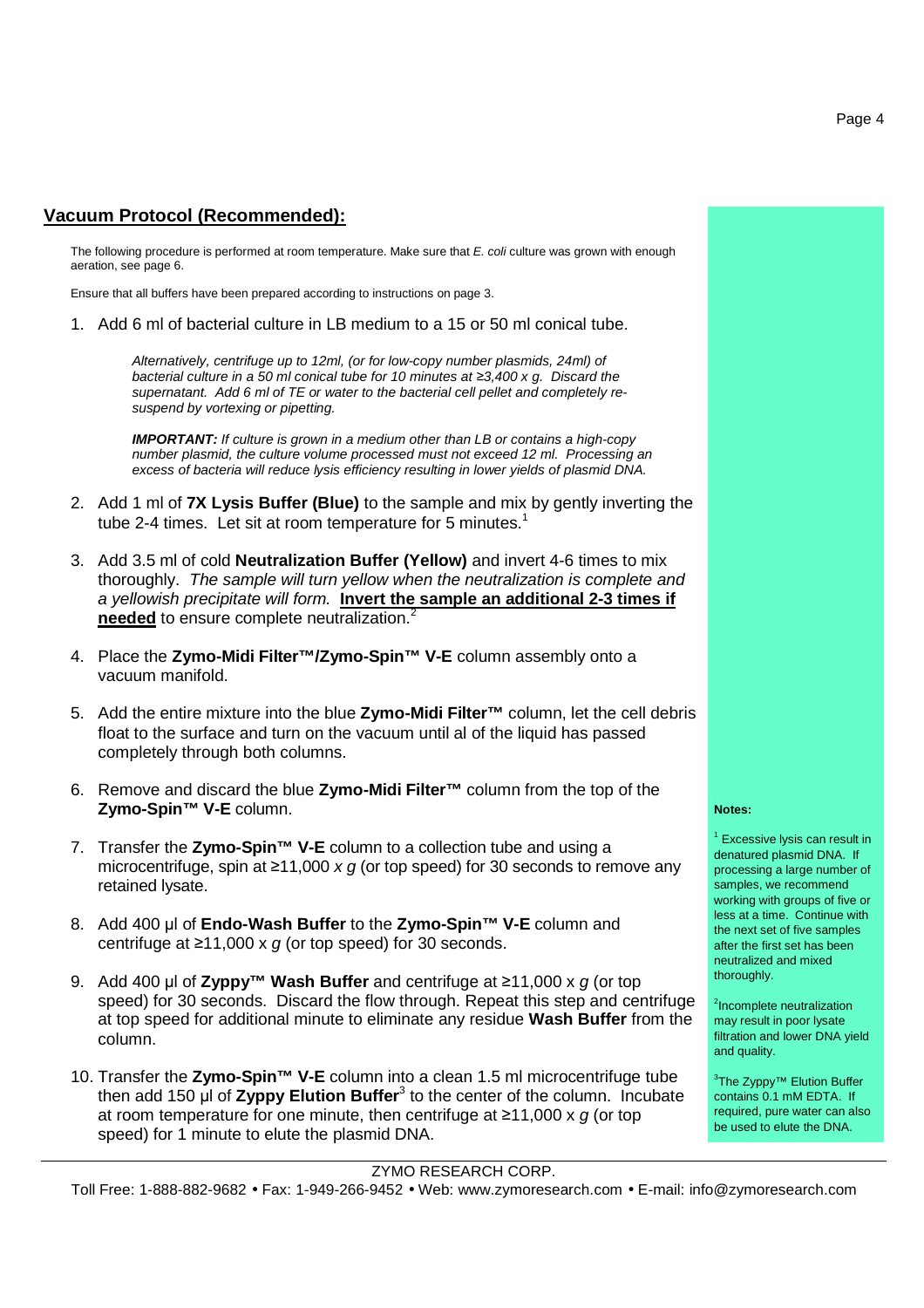

denatured plasmid DNA. If processing a large number of samples, we recommend working with groups of five or less at a time. Continue with the next set of five samples after the first set has been neutralized and mixed thoroughly.

<sup>2</sup>Incomplete neutralization may result in poor lysate filtration and lower DNA yield and quality.

<sup>3</sup> The Zyppy™ Elution Buffer contains 0.1 mM EDTA. If required, pure water can also be used to elute the DNA.

#### **Centrifugation Protocol:**

The following procedure is performed at room temperature. Make sure that E. coli culture was grown with enough aeration, see page 6.

Ensure that all buffers have been prepared according to instructions on page 3.

1. Add 6 ml of bacterial culture in LB medium to a 15 or 50 ml conical tube.

Alternatively, centrifuge up to 12ml, (or for low-copy number plasmids, 24ml) of bacterial culture in a 50 ml conical tube for 10 minutes at *≥*3,400 x g. Discard the supernatant. Add 6 ml of TE or water to the bacterial cell pellet and completely re-suspend by vortexing or pipetting.

**IMPORTANT:** If culture is grown in a medium other than LB or contains a high-copy number plasmid, the culture volume processed must not exceed 12 ml. Processing an excess of bacteria will reduce lysis efficiency resulting in lower yields of plasmid DNA.

- 2. Add 1 ml of **7X Lysis Buffer (Blue)** to the sample and mix by gently inverting the tube 4-6 times. Let sit at room temperature for 5 minutes.<sup>1</sup>
- 3. Add 3.5 ml of cold **Neutralization Buffer (Yellow)** and invert 4-6 times to mix thoroughly. The sample will turn yellow when the neutralization is complete and a yellowish precipitate will form. **Invert the sample an additional 2-3 times** to ensure complete neutralization.**<sup>2</sup>**
- 4. Place the **Zymo-Midi Filter™/Zymo-Spin™ V-E** column assembly into a clean 50 ml conical tube.
- 5. Add the entire mixture into the blue **Zymo-Midi Filter™** column, place the cap on the conical tube, and centrifuge at 500 x g for 6 minutes.
- 6. Remove and discard the blue **Zymo-Midi Filter™** column from the top of the **Zymo-Spin™ V-E** column.
- 7. Transfer the **Zymo-Spin™ V-E** column to a collection tube and using a microcentrifuge, spin at  $\geq 11,000 \times g$  (or top speed) for 30 seconds to remove any retained lysate.
- 8. Add 400 µl of **Endo-Wash Buffer** to the **Zymo-Spin™ V-E** column and centrifuge at ≥11,000 x  $g$  (or top speed) for 30 seconds.
- 9. Add 400 µl of **Zyppy™ Wash Buffer** and centrifuge at ≥11,000 x g (or top speed) for 1 minute. Discard the flow through. Repeat this step and centrifuge at top speed for additional minute to eliminate any residue **Wash Buffer** from the column.
- 10. Transfer the **Zymo-Spin™ V-E** column into a clean 1.5 ml microcentrifuge tube and then add 150 µl of Zyppy Elution Buffer<sup>3</sup> to the center of the column. Incubate at room temperature for one minute, then centrifuge at  $\geq$ 11,000 x g (or top speed) for 1 minute to elute the plasmid DNA.

ZYMO RESEARCH CORP.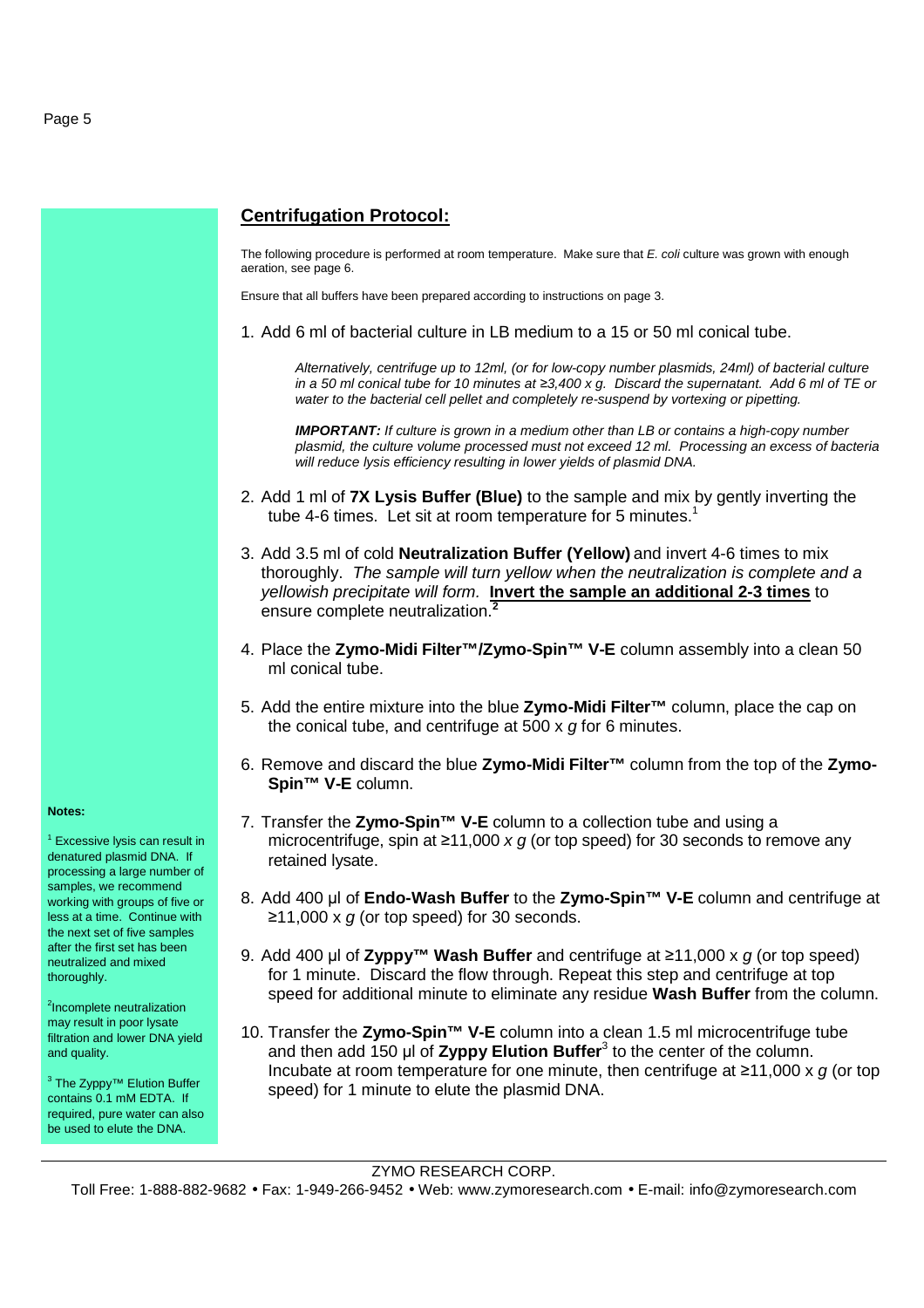# **Troubleshooting Guide:**

| Problem                   | <b>Possible Causes and Suggested Solutions</b>                                                                                                                                                                                                                                                                                                                                                                                                                                                                                                                                                                                                                                                                                                                                                                                |
|---------------------------|-------------------------------------------------------------------------------------------------------------------------------------------------------------------------------------------------------------------------------------------------------------------------------------------------------------------------------------------------------------------------------------------------------------------------------------------------------------------------------------------------------------------------------------------------------------------------------------------------------------------------------------------------------------------------------------------------------------------------------------------------------------------------------------------------------------------------------|
| <b>Low DNA Yield</b>      |                                                                                                                                                                                                                                                                                                                                                                                                                                                                                                                                                                                                                                                                                                                                                                                                                               |
| Culture growth conditions | Poor aeration of culture. This is the most common reason for low plasmid DNA yield.<br>$\bullet$<br>The optimal culture volume to air volume ratio is 1:4 or less. For best aeration, use<br>baffled culture flasks, a vented or gas-permeable seal on the culture vessel, and<br>incubate with vigorous shaking.                                                                                                                                                                                                                                                                                                                                                                                                                                                                                                             |
|                           | 1.50<br>100%                                                                                                                                                                                                                                                                                                                                                                                                                                                                                                                                                                                                                                                                                                                                                                                                                  |
|                           | $R^2 = 0.9779$                                                                                                                                                                                                                                                                                                                                                                                                                                                                                                                                                                                                                                                                                                                                                                                                                |
|                           | 80%<br>1.20<br>$R^2$ = 0.9682                                                                                                                                                                                                                                                                                                                                                                                                                                                                                                                                                                                                                                                                                                                                                                                                 |
|                           | 18-Hour Growth (OD <sub>600</sub> )<br>Relative DNA Recovery<br>0.90<br>60%                                                                                                                                                                                                                                                                                                                                                                                                                                                                                                                                                                                                                                                                                                                                                   |
|                           | 0.60<br>40%                                                                                                                                                                                                                                                                                                                                                                                                                                                                                                                                                                                                                                                                                                                                                                                                                   |
|                           | 0.30<br>20%                                                                                                                                                                                                                                                                                                                                                                                                                                                                                                                                                                                                                                                                                                                                                                                                                   |
|                           | 0%<br>0.00                                                                                                                                                                                                                                                                                                                                                                                                                                                                                                                                                                                                                                                                                                                                                                                                                    |
|                           | 10%<br>30%<br>40%<br>50%<br>60%<br>70%<br>0%<br>20%<br>80%<br>90%<br>100%<br>Percentage of Air in Bacterial Culture Vessel                                                                                                                                                                                                                                                                                                                                                                                                                                                                                                                                                                                                                                                                                                    |
|                           | Incorrect culture medium. LB medium is recommended for use with the Direct Culture<br>Lysis method. Other culture media are not recommended for direct lysis, but can be<br>used with the classical pellet-based procedure.<br>Other possible reasons may include: An overgrown/undergrown or contaminated<br>culture, or omission of antibiotics from the growth medium. Use a fresh culture for<br>optimal performance. Grow the culture to an O.D. $_{600}$ $\geq$ 2.0.                                                                                                                                                                                                                                                                                                                                                    |
| Procedural errors         | Incomplete lysis: After addition of 7X Lysis Buffer the solution should change from<br>opaque to clear blue, indicating complete lysis. Different E. coli strains often require<br>different growth conditions and may vary in their susceptibility to alkaline lysis.<br>Incomplete neutralization: Cell debris will float to the surface after centrifugation and<br>the pellet may appear "puffy". Make sure the neutralization is complete prior to<br>centrifugation. Invert the tube an additional 2-3 times after the sample turns yellow<br>following the addition of Neutralization Buffer.<br>Insufficient centrifugation: make sure that all centrifugation steps are<br>$\bullet$<br>performed at the indicated speed. If a lower centrifuge speed is used, then<br>extend the centrifugation time to compensate. |
| Over loading column       | If culture is grown in a medium other than LB or contains a high-copy number<br>$\bullet$<br>plasmid, the culture volume processed must not exceed 12 ml. Processing an<br>excess of bacteria will reduce lysis efficiency resulting in lower yields of<br>plasmid DNA.                                                                                                                                                                                                                                                                                                                                                                                                                                                                                                                                                       |

ZYMO RESEARCH CORP.

Toll Free: 1-888-882-9682 • Fax: 1-949-266-9452 • Web: www.zymoresearch.com • E-mail: info@zymoresearch.com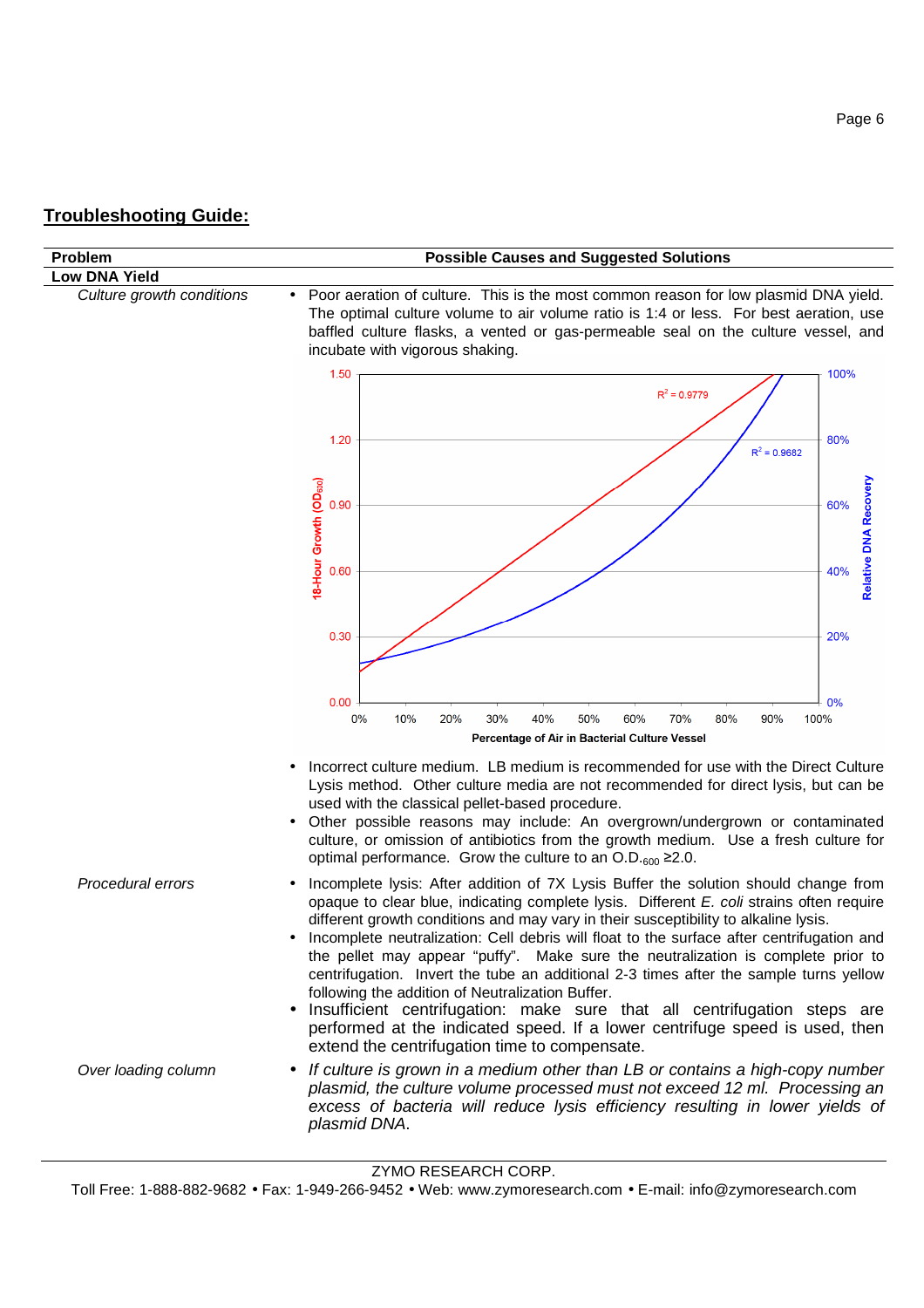### Page 7

| 7X Lysis Buffer precipitation | • The 7X Lysis Buffer may have precipitated during shipping. To completely resuspend<br>the buffer, incubate the bottle at 30-37 °C for 30 minutes and mix by inversion. DO<br>NOT MICROWAVE.                                                                                                                                                                                                                                                                                                                                                                                    |  |
|-------------------------------|----------------------------------------------------------------------------------------------------------------------------------------------------------------------------------------------------------------------------------------------------------------------------------------------------------------------------------------------------------------------------------------------------------------------------------------------------------------------------------------------------------------------------------------------------------------------------------|--|
| Zyppy™ Wash buffer            | Ensure that ethanol has been added to the wash buffer.                                                                                                                                                                                                                                                                                                                                                                                                                                                                                                                           |  |
| <b>DNA</b> elution            | Incomplete elution: For large size plasmids (>10 kb), incubate the eluate on the<br>column for 5-10 minutes before centrifugation. Also, pre-warm the Zyppy™ Elution<br>Buffer to 50 °C prior to elution and increase the elution volume.                                                                                                                                                                                                                                                                                                                                        |  |
|                               | Ethanol contamination in eluate. Centrifuge the spin column matrix to dryness as<br>indicated in the protocol prior to adding the Zyppy™ Elution Buffer.                                                                                                                                                                                                                                                                                                                                                                                                                         |  |
| <b>Low DNA Quality</b>        |                                                                                                                                                                                                                                                                                                                                                                                                                                                                                                                                                                                  |  |
| DNA does not perform well     | Incomplete neutralization: Incomplete neutralization generates poor quality<br>$\bullet$<br>supernatant and results in loading too much cell debris onto the column. Ensure that<br>neutralization is complete by inverting the sample an additional 2-3 times after the<br>addition of Neutralization Buffer.<br>The spin column tip is contaminated with wash buffer flowthrough. Avoid tilting the<br>collection tube after the last wash step to ensure that the column tip does not contact<br>the flowthrough. Empty the collection tube when recommended in the protocol. |  |
| RNA in eluate                 | • Neutralization Buffer contains RNase A. Prior to lysate filtration, ensure that RNase A<br>has enough time to degrade RNA by allowing lysate to incubate at room temperature<br>an additional 3-5 minutes after neutralization.<br>Ensure that Neutralization buffer has been stored at 4-8 °C.                                                                                                                                                                                                                                                                                |  |
| Genomic DNA in eluate         | Improper handling (Sample was vortexed or handled too roughly). Genomic DNA<br>contamination is usually caused by excessive mechanical shearing during the lysis<br>and neutralization steps. Also, prolonged lysis or incomplete mixing of lysis or<br>neutralization buffers may contribute to genomic DNA contamination in your sample.<br>Spin down cellular debris prior to lysate filtration on column.<br>Overgrown culture. Older cultures may contain more genomic DNA contamination<br>than fresh cultures.                                                            |  |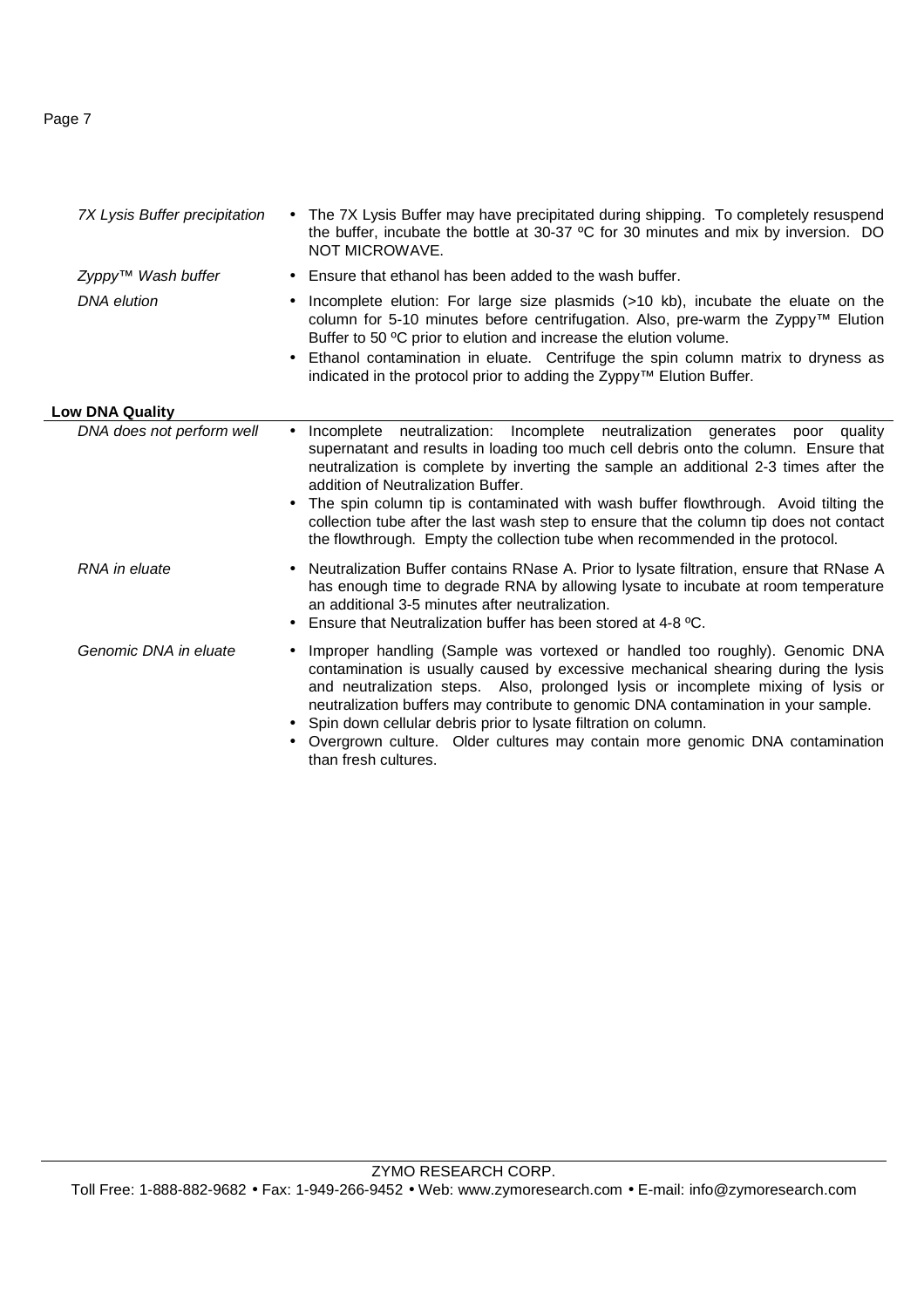## **Ordering Information**

| <b>Product Description</b>                   | <b>Kit Size</b>                                                        | <b>Catalog No.</b>                                                    |
|----------------------------------------------|------------------------------------------------------------------------|-----------------------------------------------------------------------|
| Zyppy™ Plasmid Midiprep Kit                  | 25 preps.<br>50 preps.                                                 | D <sub>4025</sub><br>D4026                                            |
| <b>For Individual Sale</b>                   | Amount                                                                 | <b>Catalog No.</b>                                                    |
| <b>7X Lysis Buffer (Blue)</b>                | 6 ml<br>$12 \mathrm{ml}$<br>30 ml<br>48 ml<br>60 ml                    | D4036-1-6<br>D4036-1-12<br>D4036-1-30<br>D4036-1-48<br>D4036-1-60     |
| <b>Neutralization Buffer (Yellow)</b>        | 20 ml<br>40 ml<br>$100 \mathrm{m}$<br>160 ml<br>200 ml                 | D4036-2-20<br>D4036-2-40<br>D4036-2-100<br>D4036-2-160<br>D4036-2-200 |
| <b>Endo-Wash Buffer</b>                      | 15 <sub>m</sub><br>30 ml<br>60 ml<br>$120$ ml<br>240 ml                | D4036-3-15<br>D4036-3-30<br>D4036-3-60<br>D4036-3-120<br>D4036-3-240  |
| Zyppy™ Wash Buffer (concentrate)             | 6 ml<br>$12 \mathrm{ml}$<br>24 ml<br>48 ml                             | D4036-4-6<br>D4036-4-12<br>D4036-4-24<br>D4036-4-48                   |
| Zyppy™ Elution Buffer                        | 5 <sub>m</sub><br>$10 \mathrm{m}$<br>$20 \mathrm{m}$<br>30 ml<br>60 ml | D4036-5-5<br>D4036-5-10<br>D4036-5-20<br>D4036-5-30<br>D4036-5-60     |
| Zymo-Spin™ V-E Columns w/ Zymo-Midi Filters™ | 25                                                                     | C1021-25                                                              |
| <b>Collection Tubes</b>                      | 50<br>500<br>1000                                                      | C1001-50<br>C <sub>1001</sub> -500<br>C1001-1000                      |